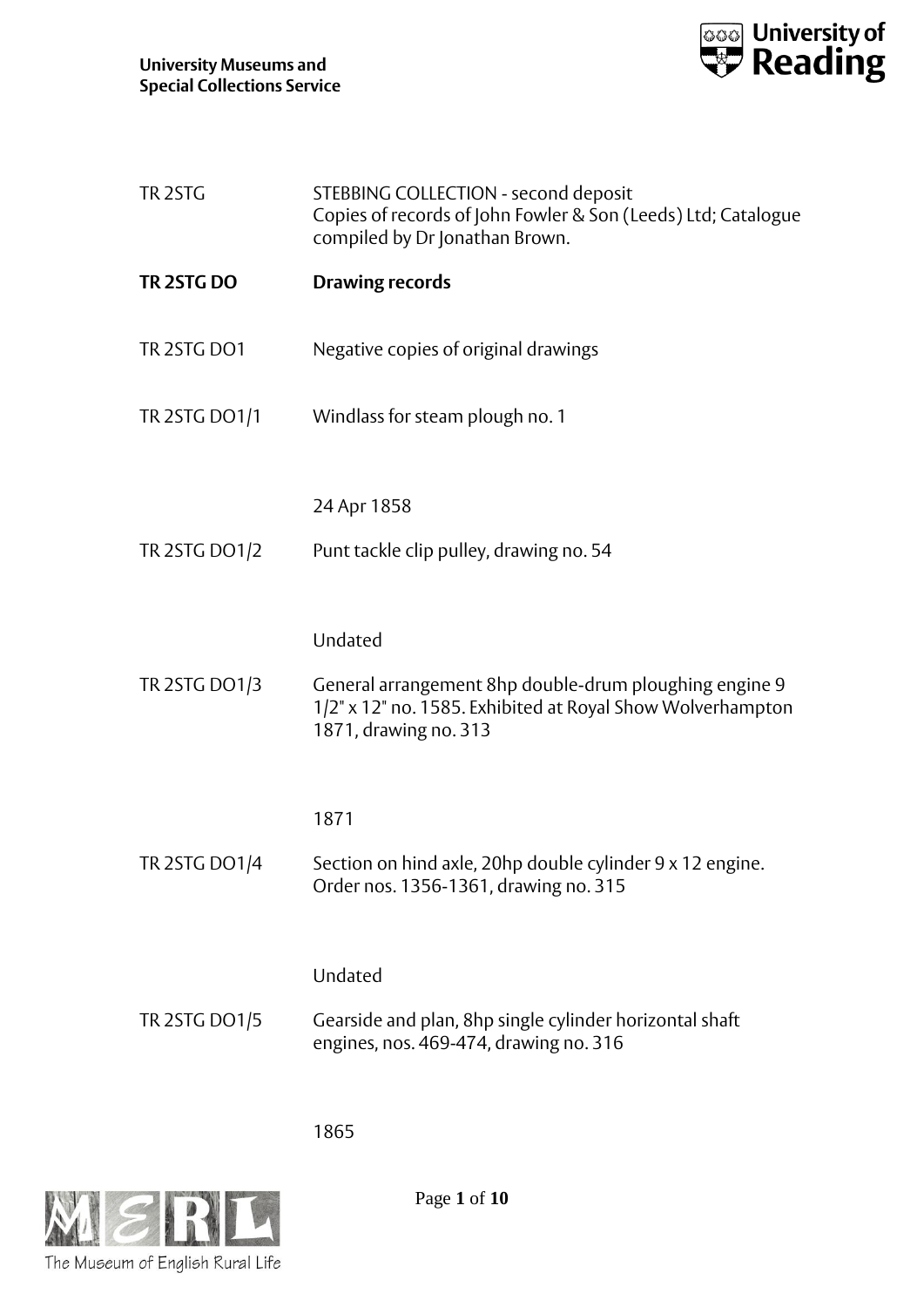

| TR 2STG DO1/6         | Arrangement, 10hp single cylinder ploughing engines, nos.<br>173 & 174, drawing no. 322                                       |
|-----------------------|-------------------------------------------------------------------------------------------------------------------------------|
| <b>TR 2STG DO1/7</b>  | 2 Dec 1863<br>Arrangement, single cylinder horizontal shaft ploughing<br>engine, nos. 270 & 271, drawing no. 325              |
| <b>TR 2STG DO1/8</b>  | 8 Dec 1864<br>Arrangement, 10hp ploughing engines, nos. 269 & 270,<br>drawing no. 326                                         |
| TR 2STG DO1/9         | 20 Dec 1864<br>Arrangement of hind axle for 10hp ploughing engine, nos.<br>269, 270, 405-11, drawing no. 327                  |
| TR 2STG DO1/10        | 11 Jan 1865<br>Side, plan and front elevation, 10hp horizontal shaft                                                          |
|                       | ploughing engine nos. 403-407,475-6,480-1, drawing no. 328<br>18 Feb 1865                                                     |
| <b>TR 2STG DO1/11</b> | Section and elevation, hind axle, 8hp ploughing engine and<br>traction engine, nos. 469 to 474, drawing no. 330<br>9 Apr 1865 |
| TR 2STG DO1/12        | Section of hind axle, 10hp ploughing engine nos. 941 & 942,<br>drawing no. 334                                                |



Page **2** of **10**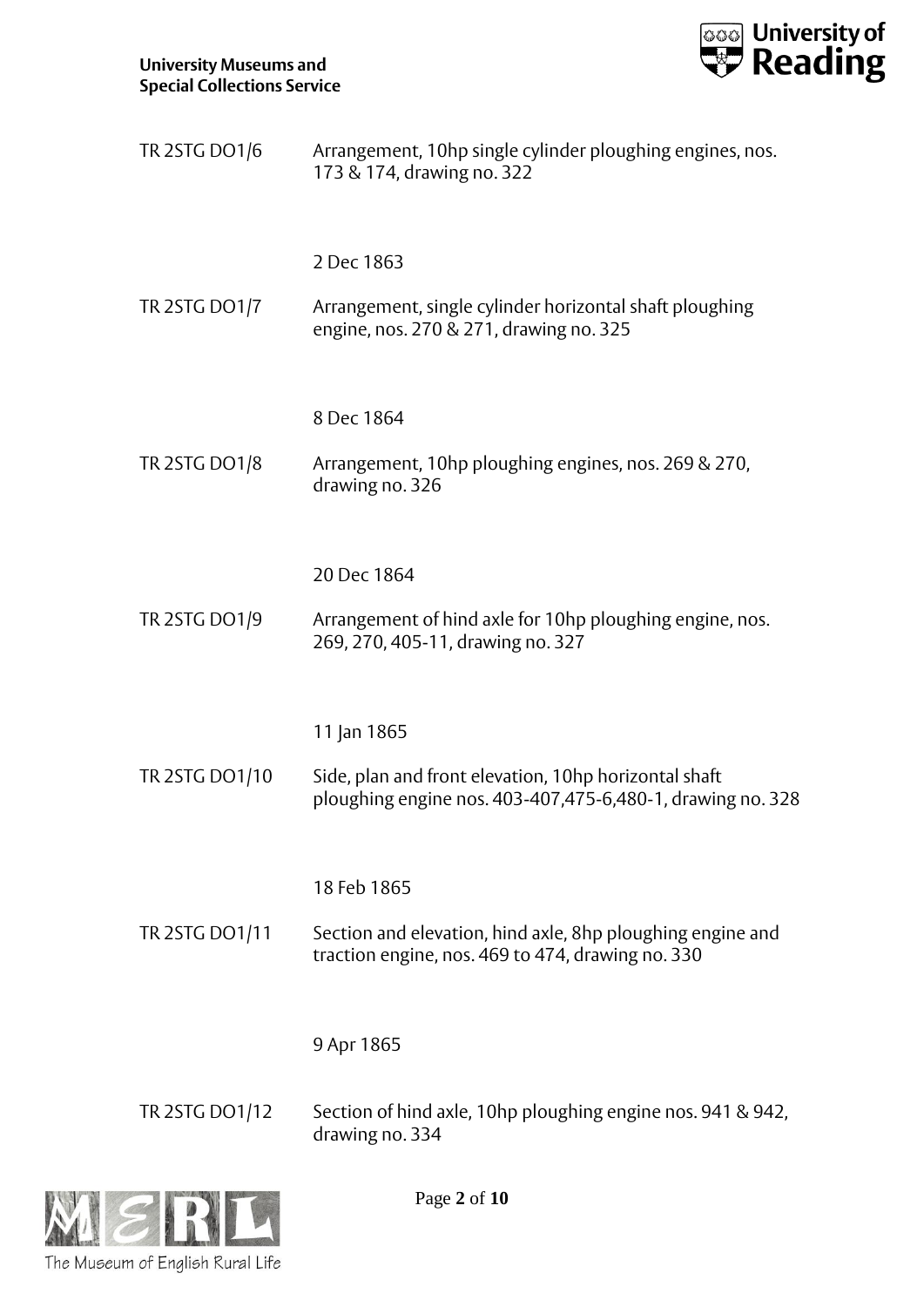

| TR 2STG DO1/13 | 24 Feb 1868<br>General arrangement, 25hp double cylinder ploughing<br>engine nos. 1125-6 (no domes on this pair) 1351 to 1354,<br>1376 to 1381, drawing no. 339                                                                                                   |
|----------------|-------------------------------------------------------------------------------------------------------------------------------------------------------------------------------------------------------------------------------------------------------------------|
| TR 2STG DO1/14 | Undated<br>Section through hind axle, 25hp double cylinder ploughing<br>engine, drawing no. 340                                                                                                                                                                   |
| TR 2STG DO1/15 | 14 Jan 1870<br>Section of hind axle, 10hp and 14hp double cylinder<br>ploughing engines. 10hp nos 1013-1018,1060-1065,1095-<br>1100,1136-1141,1151-1156; 14hp nos. 1103-1108,1124-<br>1129,1177-1182,1202-1207,1218-1223,1227-1238,1250-<br>1261, drawing no. 343 |
| TR 2STG DO1/16 | 31 Jul 1870<br>Side elevation and plan, 20hp double cylinder ploughing<br>engine, order nos. 1356 - 1361 & 1389 -1394, drawing no.<br>348                                                                                                                         |
| TR 2STG DO1/17 | 2 Jun 1870<br>Arrangement of engine, windlass and tender no. 1, drawing<br>no. 359                                                                                                                                                                                |
| TR 2STG DO1/18 | Undated<br>General arrangement, 14hp ploughing engine nos. 875 to<br>886, 916-935, drawing no. 363<br>$D_{\alpha\alpha\alpha}$ 2 of 10                                                                                                                            |



Page **3** of **10**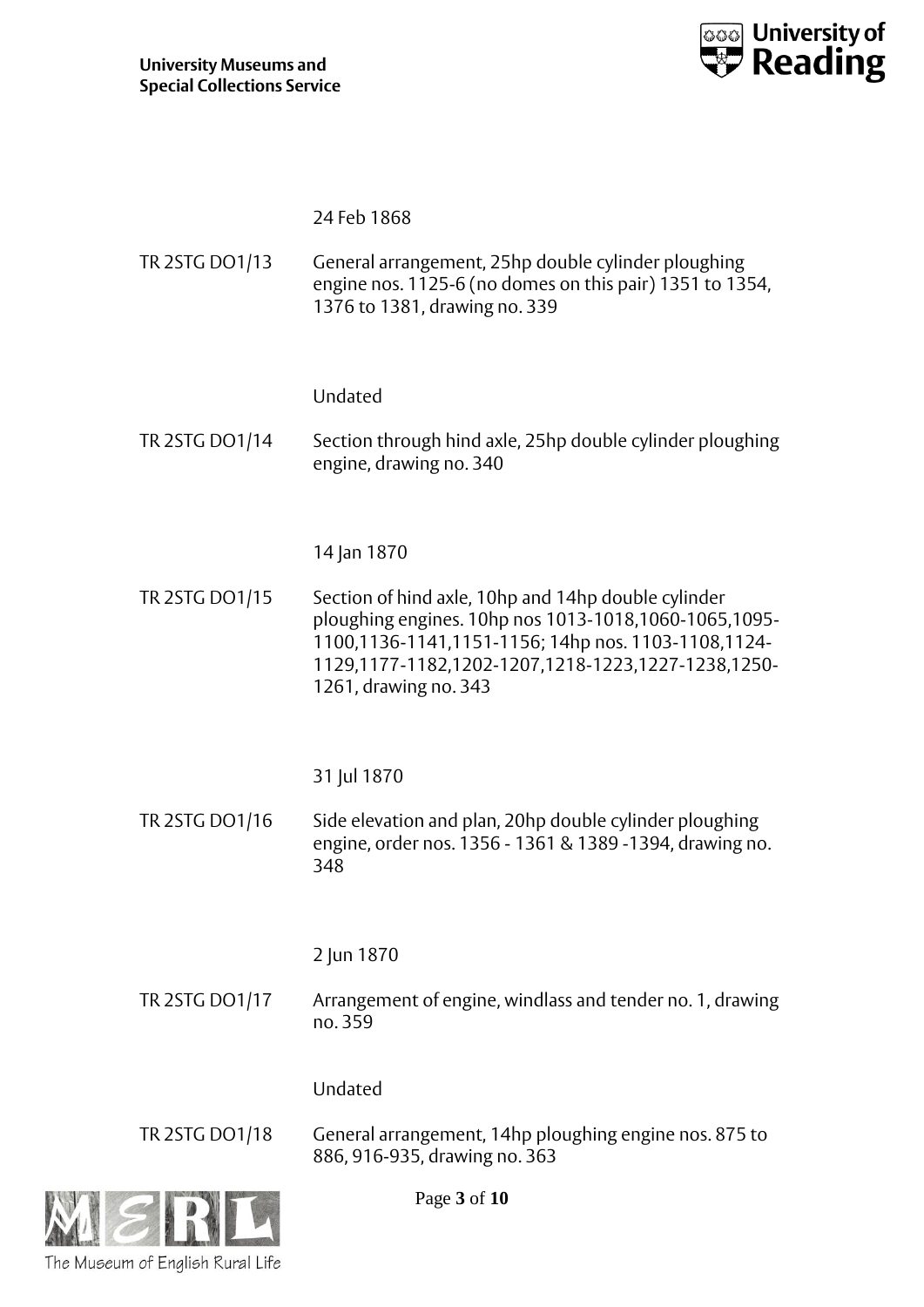

|                | Undated                                                                                             |
|----------------|-----------------------------------------------------------------------------------------------------|
| TR 2STG DO1/19 | General arrangement, 10hp double cylinder ploughing<br>engine, Kitson nos. 749-754, drawing no. 365 |
|                | Undated                                                                                             |
| TR 2STG DO1/20 | Side elevation 14hp ploughing engine, Kitson nos. 875 to<br>886, 935 to 946, drawing no. 366        |
|                | Undated                                                                                             |
| TR 2STG DO1/21 | Arrangement of engine no. 9 (Stephenson's chain), drawing<br>no. 375                                |
|                | 3 Apr 1859                                                                                          |
| TR 2STG DO1/22 | General arrangement, 8hp ploughing engine and parts list,<br>drawing no. 377                        |
|                | 5 Sept 1859                                                                                         |
| TR 2STG DO1/23 | Arrangement, 12hp ploughing engine. Blyth & Squires'<br>draining engine, drawing no. 386            |
|                | 20 Oct 1862                                                                                         |
| TR 2STG DO1/24 | General arrangement, 7hp clip-drum engines nos.<br>266,267,285 & 287, drawing no. 390               |



Page **4** of **10**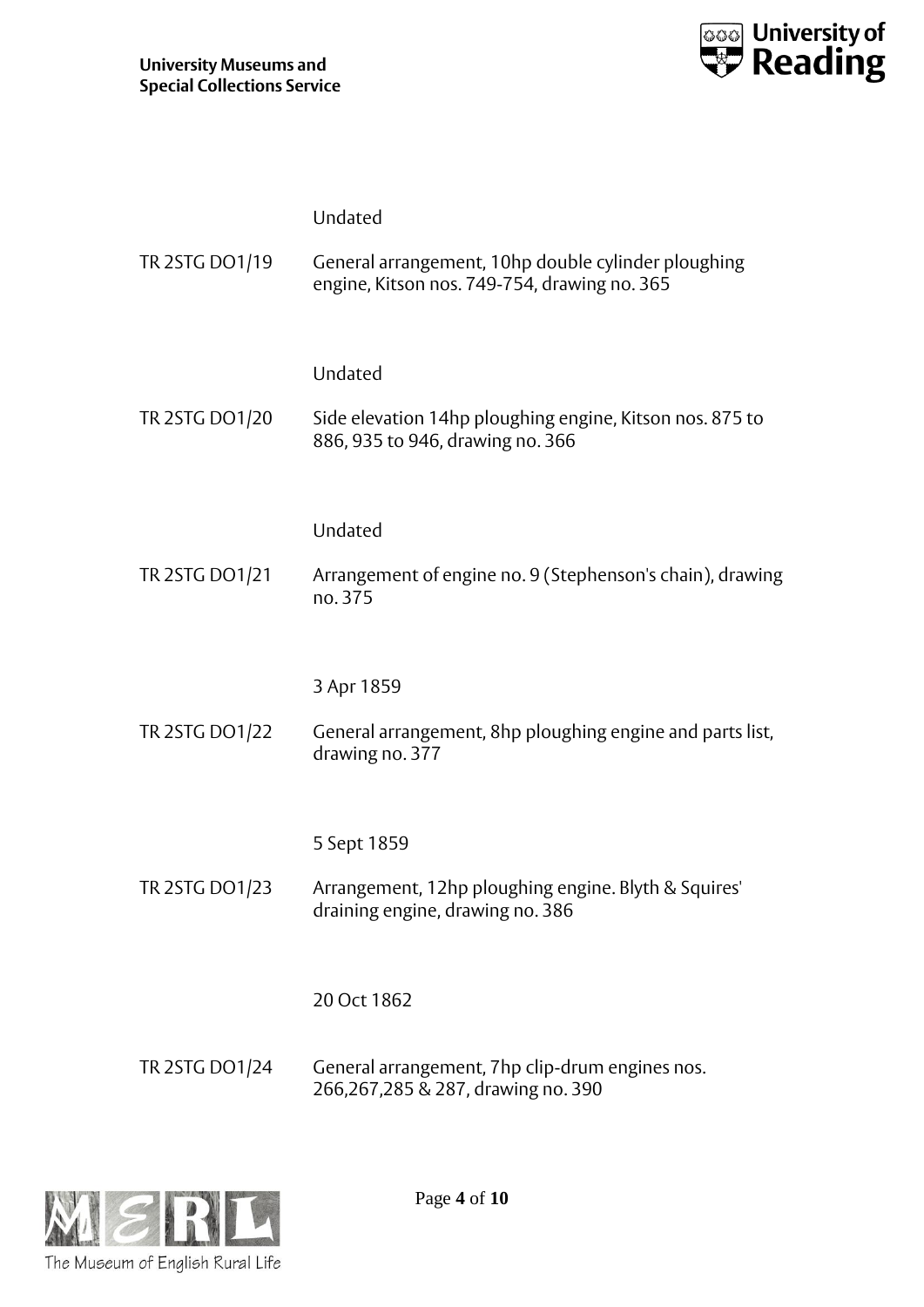

|                | Undated                                                                                       |
|----------------|-----------------------------------------------------------------------------------------------|
| TR 2STG DO1/25 | General arrangement, 10hp ploughing engine nos. 941 &<br>942, drawing no. 393                 |
|                |                                                                                               |
|                | 18 Feb 1868                                                                                   |
| TR 2STG DO1/26 | Arrangement, 14hp double cylinder engines, drawing no. 394                                    |
| TR 2STG DO1/27 | Winding windlass no. 75, drawing no. 525                                                      |
|                | 19 Dec 1861                                                                                   |
| TR 2STG DO1/28 | Windlass, drawing no. 528                                                                     |
|                |                                                                                               |
|                | 16 May 1862                                                                                   |
| TR 2STG DO1/29 | Punt tackle no. 199, drawing no. 539                                                          |
|                |                                                                                               |
|                | 17 Nov 1869                                                                                   |
| TR 2STG DO1/30 | Arrangement of winding windlass no. 971, drawing no. 542                                      |
|                |                                                                                               |
|                | 27 Mar 1874                                                                                   |
| TR 2STG DO1/31 | Double-speed ploughing gear for 30hp engines, nos. 1243-4,<br>1312-3,1374-5, drawing no. 4181 |
|                | 25 May 1869                                                                                   |
| TR 2STG DO1/32 | Side elevation, 14hp ploughing engine nos. 2214-15, drawing<br>no.5167                        |

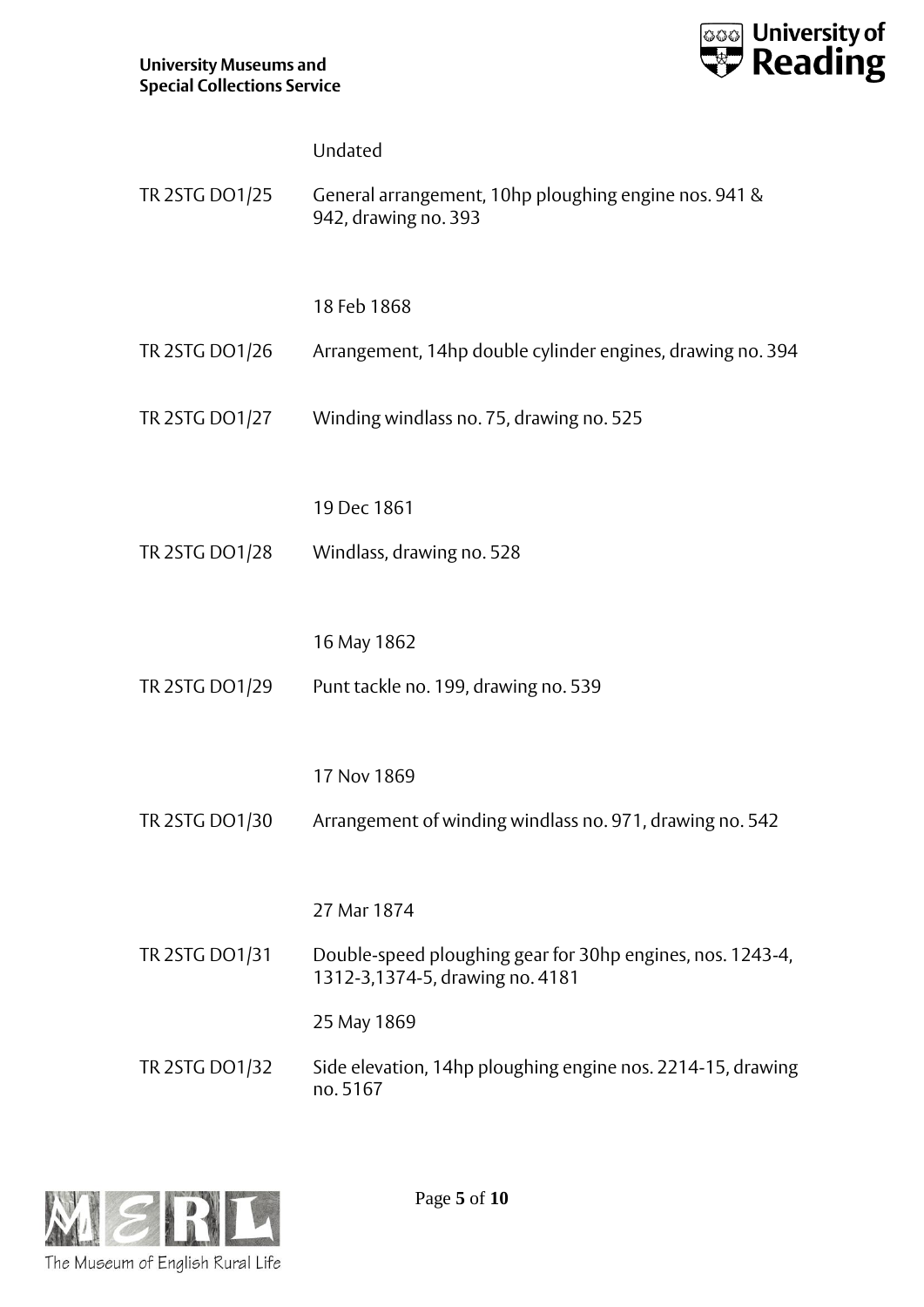

|                | 5 Dec 1873                                                                                                            |
|----------------|-----------------------------------------------------------------------------------------------------------------------|
| TR 2STG DO1/33 | Arrangement, 6hp single cylinder ploughing engine, nos.<br>2507-8,2586,2597,2649,2660, drawing no. 6474               |
|                | 1875                                                                                                                  |
| TR 2STG DO1/34 | General arrangement, 8hp single cylinder ploughing engine,<br>nos. 2759 & 2760, drawing no. 6893                      |
|                | 24 Aug 1875                                                                                                           |
| TR 2STG DO1/35 | Section through hind axle, 8hp single cylinder ploughing<br>engine, nos. 2759-60, drawing no. 6934                    |
|                | Undated                                                                                                               |
| TR 2STG DO1/36 | Side, plan and front elevation, 14hp straw burning ploughing<br>engine, order nos. 2877-84, drawing no. 8055          |
|                | 1876                                                                                                                  |
| TR 2STG DO1/37 | Side plan and end elevation, Ransomes double drum, J.<br>Fowler's double cylinder nos. 1 & 2, drawing no. 8572        |
|                | Jul 1857                                                                                                              |
| TR 2STG DO1/38 | General arrangement, flywheel side, 14hp compound<br>ploughing engine nos. 4301-4304, 4327-4330, drawing no.<br>18854 |

Dec 1881



Page **6** of **10**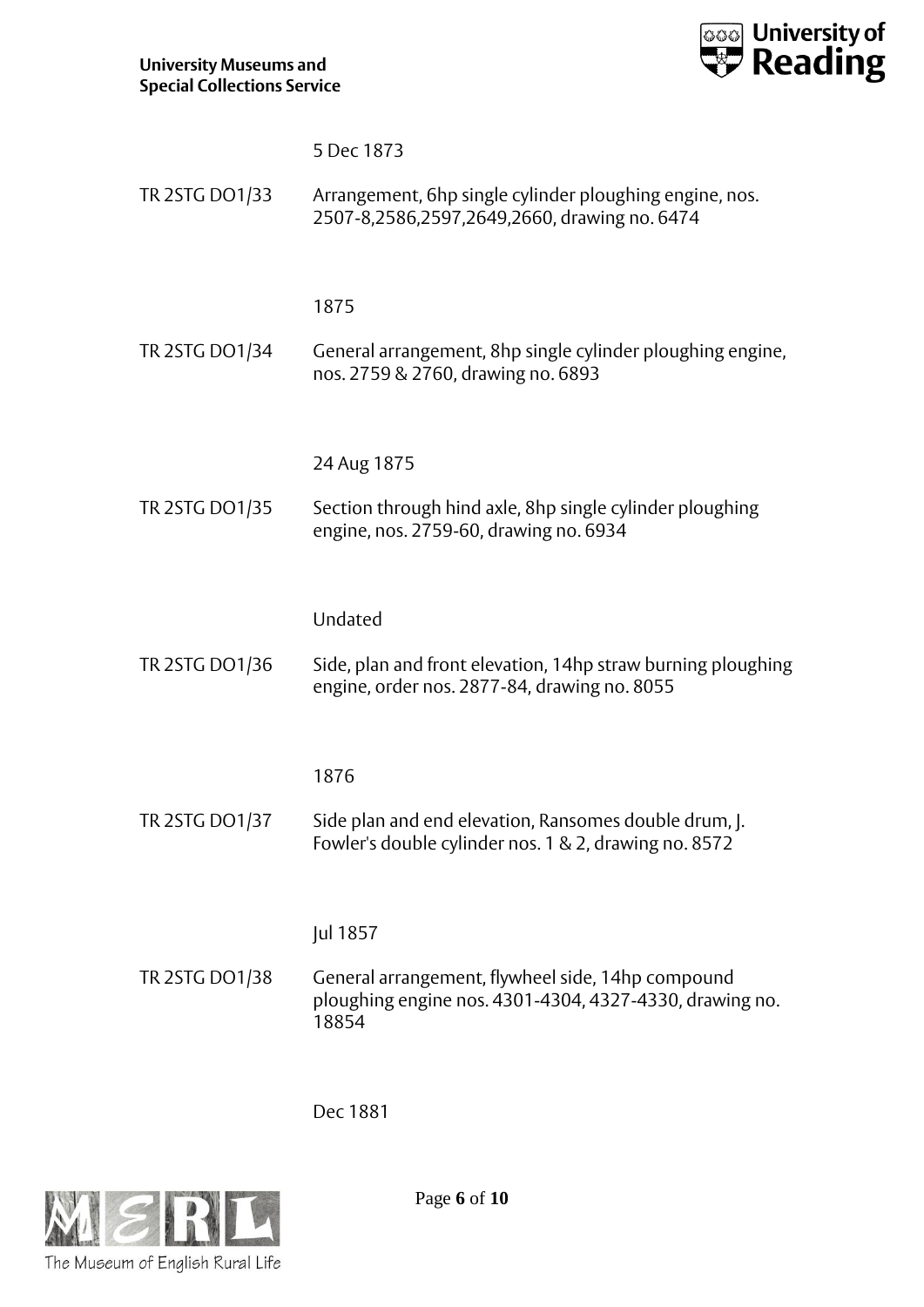

| TR 2STG DO1/39 | Arrangement of 10hp double drum ploughing engine, nos.<br>4443-4, drawing no. 20177                                                                   |
|----------------|-------------------------------------------------------------------------------------------------------------------------------------------------------|
|                | 31 Jul 1882                                                                                                                                           |
| TR 2STG DO1/40 | Arrangement, double speed plough gear for one upright shaft<br>for 10hp compound ploughing engine, drawing no. 21429                                  |
|                | Undated                                                                                                                                               |
| TR 2STG DO1/41 | 16hp single cylinder double speed ploughing engine, nos.<br>5872-73, drawing no. 33049                                                                |
|                | 18 Jun 1889                                                                                                                                           |
| TR 2STG DO1/42 | Section through hind axle and third shaft, class T1 double<br>drum ploughing engine, nos. 7004, 7271-2, 7222-5, 7359-64,<br>7350-5, drawing no. 40390 |
|                | 23 February 1894, 24 July 1894, 8 January 1895, 29 July 1895                                                                                          |
| TR 2STG DO1/43 | Side elevation and plan of class T1 double drum engine nos.<br>7004 (5 Mar 1894), 7271-2 (24 July 1894), drawing no.<br>40357                         |
|                | 19 Jul 1894                                                                                                                                           |
| TR 2STG DO1/44 | Flywheel side and plan, class Z4 compound ploughing engine,<br>drawing no. 50695                                                                      |
|                | Undated                                                                                                                                               |
| TR 2STG DO1/45 | Gear side, class Z4 compound ploughing engine, drawing no.<br>50884                                                                                   |



Page **7** of **10**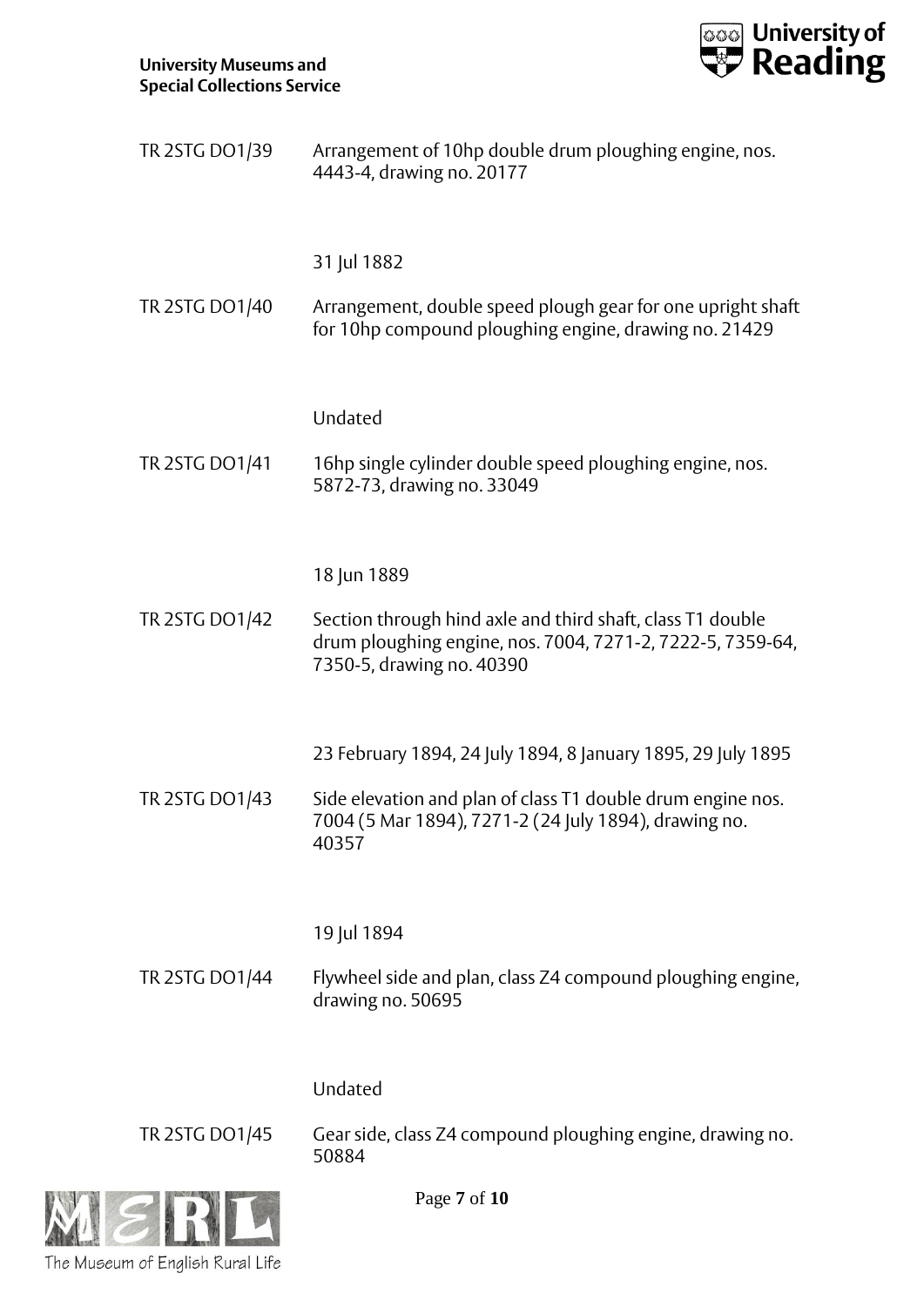The Museum of English Rural Life



|                 | Undated                                                                                                      |
|-----------------|--------------------------------------------------------------------------------------------------------------|
| TR 2STG DO1/46  | Section through hind axle and third shaft, class Z4 compound<br>ploughing engine, drawing no. 50984          |
|                 | Undated                                                                                                      |
| TR 2STG DO1/47  | Arrangement of hind axle etc for 7hp ploughing engine nos.<br>266, 267, 285, 287                             |
|                 | 6 Apr 1864                                                                                                   |
| TR 2STG DO1/48  | Plan of working and draining with new engines and light rope<br>windlass, drawing no. 55                     |
|                 |                                                                                                              |
|                 | 11 Oct 1869                                                                                                  |
| TR 2STG DO1/49  | General arrangement of Kitson Thompson & Hewitson 10hp<br>ploughing engine nos. 749 and 760, drawing no. 379 |
|                 | 21 Oct 1859                                                                                                  |
|                 |                                                                                                              |
| TR 2STG P       | <b>Publications</b>                                                                                          |
| TR 2STG P2/A1   | Illustrations from Fowler's catalogue for steam ploughing                                                    |
|                 |                                                                                                              |
|                 | 1858                                                                                                         |
| TR 2STG P2/A1/1 | Scarifier                                                                                                    |
|                 | Page 8 of 10                                                                                                 |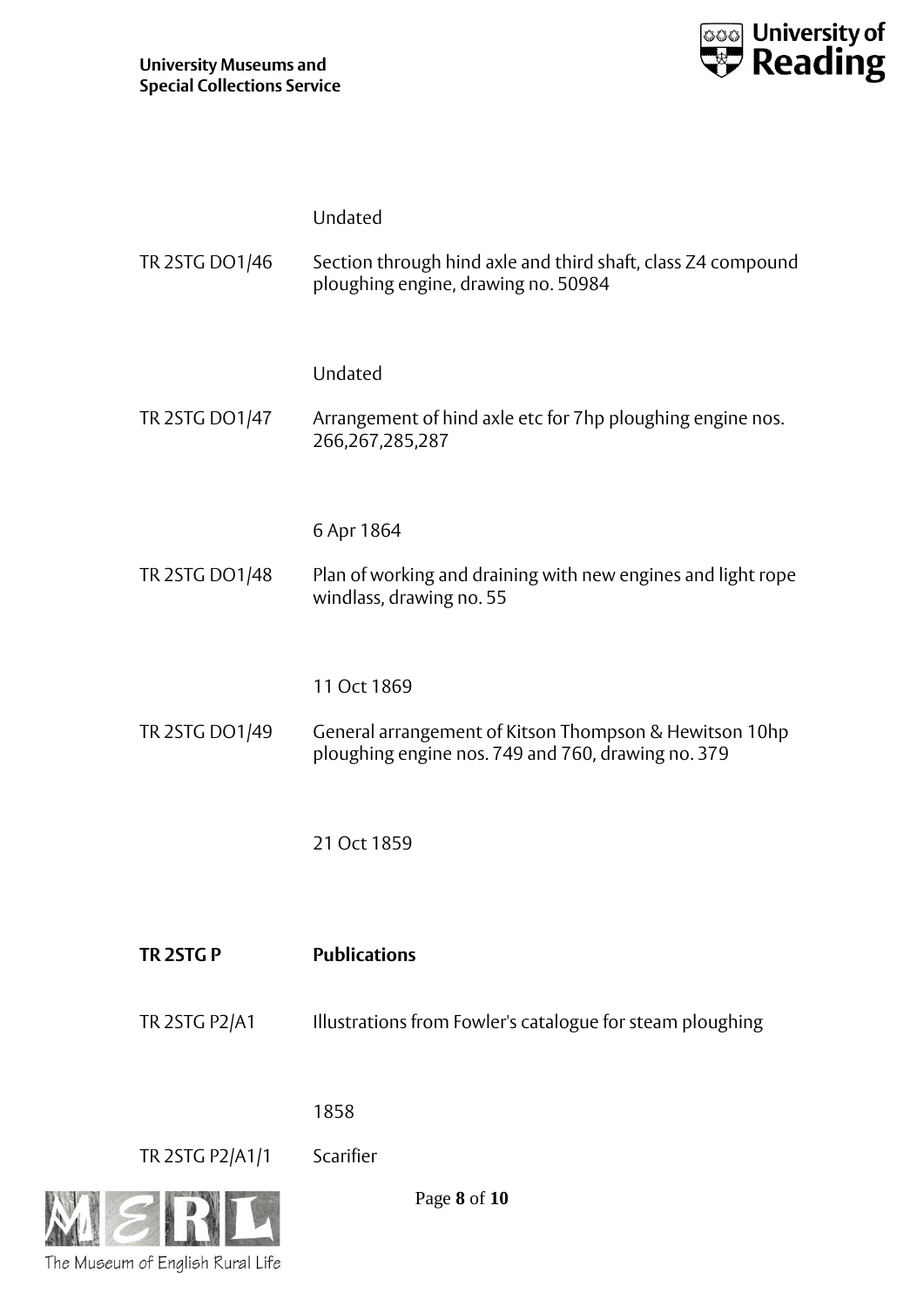

| TR 2STG SP           | <b>Social and personal records</b>                                                                                   |
|----------------------|----------------------------------------------------------------------------------------------------------------------|
| TR 2STG PH1/1        | Photographs and general arrangement drawing, 275hp<br>ploughing engine, 1 negative, 1 positive: 3 items on one sheet |
| TR 2STG PH           | <b>Photographs</b>                                                                                                   |
|                      | 1876                                                                                                                 |
|                      | negatives                                                                                                            |
| <b>TR 2STG P2/A2</b> | Illustrations from Fowler's catalogue for steam ploughing, 5                                                         |
|                      | 1858                                                                                                                 |
|                      | TR 2STG P2/A1/5 General view of steam ploughing                                                                      |
|                      | 1858                                                                                                                 |
|                      |                                                                                                                      |
| TR 2STG P2/A1/4      | Balance plough                                                                                                       |
|                      | 1858                                                                                                                 |
| TR 2STG P2/A1/3      | Anchor                                                                                                               |
|                      | 1858                                                                                                                 |
|                      |                                                                                                                      |
| TR 2STG P2/A1/2      | Engine and windlass                                                                                                  |
|                      | 1858                                                                                                                 |



Page **9** of **10**